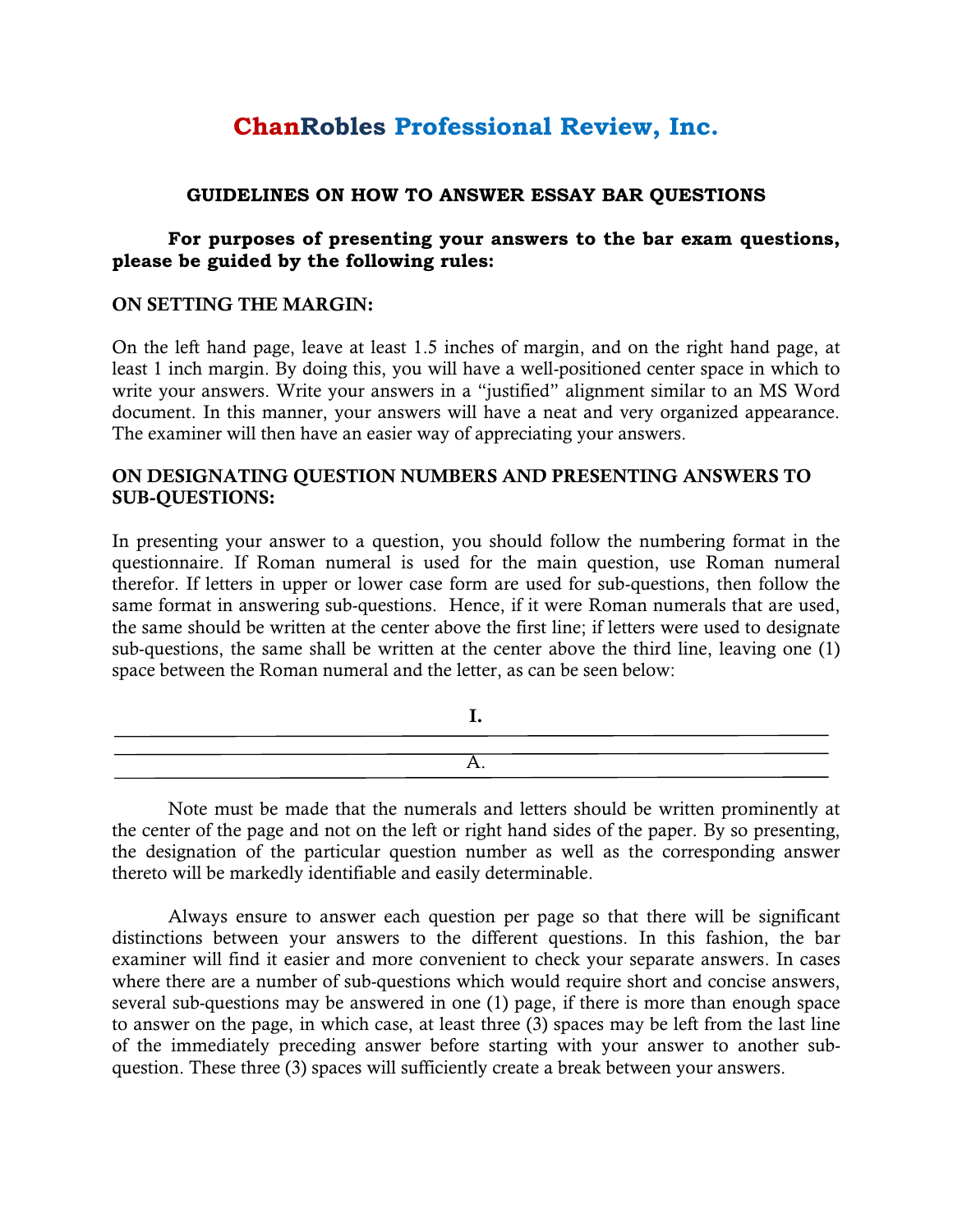# **ON DECIDING ON THE NUMBER OF PARAGRAPHS:**

The number of paragraphs that will constitute your answer will depend on the type of question you are answering.

- (1) In **case-type** questions, limit your answer to at least 1 and at most 3 paragraphs only. More than this number would no longer be helpful as the examiner may find your answer too wordy and circuitous.
- (2) In **definition-type** questions, be concise in presenting your answer by limiting it to just one (1) paragraph which may consist at most three or four sentences only.
- (3) In **comparative-type** questions, it suffices to limit your answer to just one short paragraph per comparison. In this manner, you will be able to convey in a more direct way to the examiner your knowledge of the distinctions required by the question.

# **ON SPACING AND PARAGRAPH FORMATTING:**

**On spacing:** after every Roman numeral or letter, in case of sub-questions, you should leave one (1) space in order for the examiner to have a clearer view of your answer.

**On indentation:** You should indent the beginning of each paragraph of your answer.

**On spacing after every paragraph:** To distinguish one paragraph from another, you should leave one (1) space between paragraphs.

# **ON ANSWER LAYOUT:**

The layout of your answer will depend on the type of questions you are answering.

(1) In **case-type** questions, state directly your conclusive answer that would indicate in a categorical manner, the substance of your answer. Avoid showing your ambivalence or unsureness in your answer. Answers like **"I qualify my answer"** and **"It depends"** when the question asks for a more direct answer such as **"The dismissal of Noypi is illegal"** indicate that you are not definite and certain with your answer. By so stating in definitive terms, the examiner, even without reading the rest of your answer, will give you the appropriate percentage point as this first line in your answer would effectively convey to him that you are prepared to defend your answer with sufficient legal bases and justifications. Answers in the bar exams are assessed not only on the basis of their correctness but more on the manner by which the bar examinee justifies them with legal and factual arguments. The facts are, of course, found in the question itself. You should not consider any factual aspect that is not given in the question. Hence, for instance, in the suggested answer above where you categorically answered that the dismissal of Noypi is illegal, extract the facts that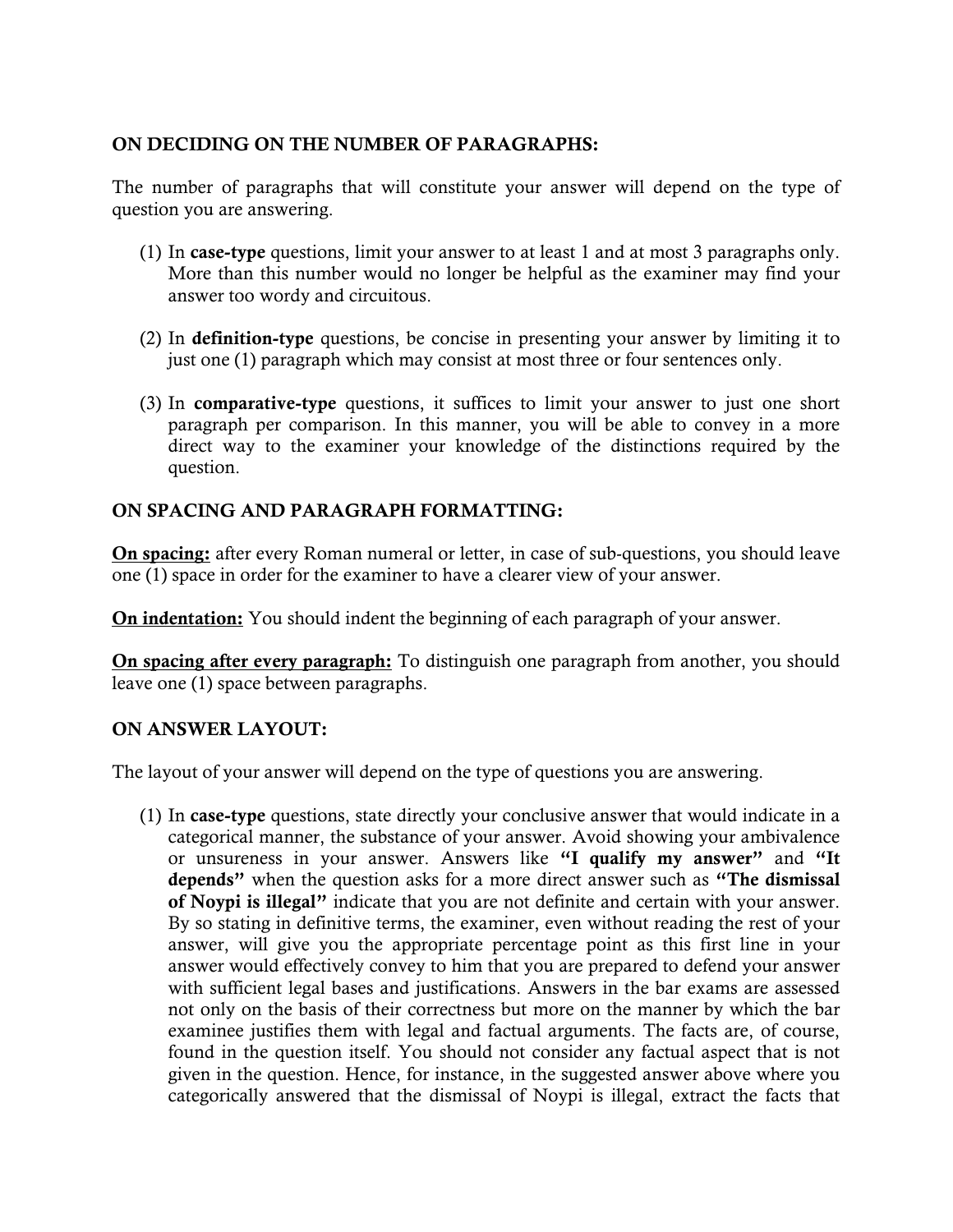support such conclusion and embellish them with the law and jurisprudential precepts that would strengthen your conclusion that indeed, Noypi's dismissal is illegal. Notably, a dismissal is illegal if there is no just cause or authorized cause (**substantial** due process) in support thereof. Distinctly, lack of **procedural** due process will not make a dismissal illegal for as long as there is compliance with substantial due process. At the end of your answer, there must be a concluding statement that should re-state the earlier first-line conclusive answer that you have stated. This will operate as your closing statement. Thus, you must state that **"Consequently, the illegality of Noypi's dismissal is beyond cavil."**

- (2) In **definition-type** questions, your answer must be very concise and direct-to-the point. Thus, when asked to define a **"strike"**, state that it is **"the temporary stoppage of work caused by the concerted action by the union as a result of a labor dispute."** This one-liner of an answer would surely merit full consideration because this is how the law defines this term.
- (3) In **comparative-type** questions, a concise comparison will certain prove effective. As earlier suggested, limit your answer to just one short paragraph per comparison. The examiner will appreciate the comparison as opposed to a lengthy discussion of each distinction.

# **ON HANDWRITING:**

The rule on handwriting is absolute: It must be **neat, clear, legible** and most importantly, **readable**. There is no requirement on how you will present it. It may be in **print** or **cursive** form. The choice is yours to make. The important point to consider is the form in which you are used to and most comfortable with. If in print, you should write in the normal way, that is, by not presenting it in all upper case format. Capitalize only the first letter and the rest in lower case.

To make your handwriting **"readable"**, you should write the letters and words larger than the usual size. You should assume that the examiner reading your answers have already read thousands of examination booklets before your booklet and that his eyes are already over-strained that he/she will not spend a minute longer trying to decipher your small and undecipherable handwriting. Try practicing writing in more readable form while there is still time before the exam days come. As they say: *"Practice makes perfect."*

# **ON ABBREVIATING WORDS:**

Avoid abbreviating words. It appears that countless examinees have difficulty wiggling out their propensity to shorten and abbreviate words that may result in confusion to the examiner. For example: "Noypi is liable **bec.** …." or "Noypi is liable **coz**….." These underscored words in substitution for **"because"** are probably appropriate in personal letters but certainly not in answering bar exam questions.

#### **ON ENUMERATIONS:**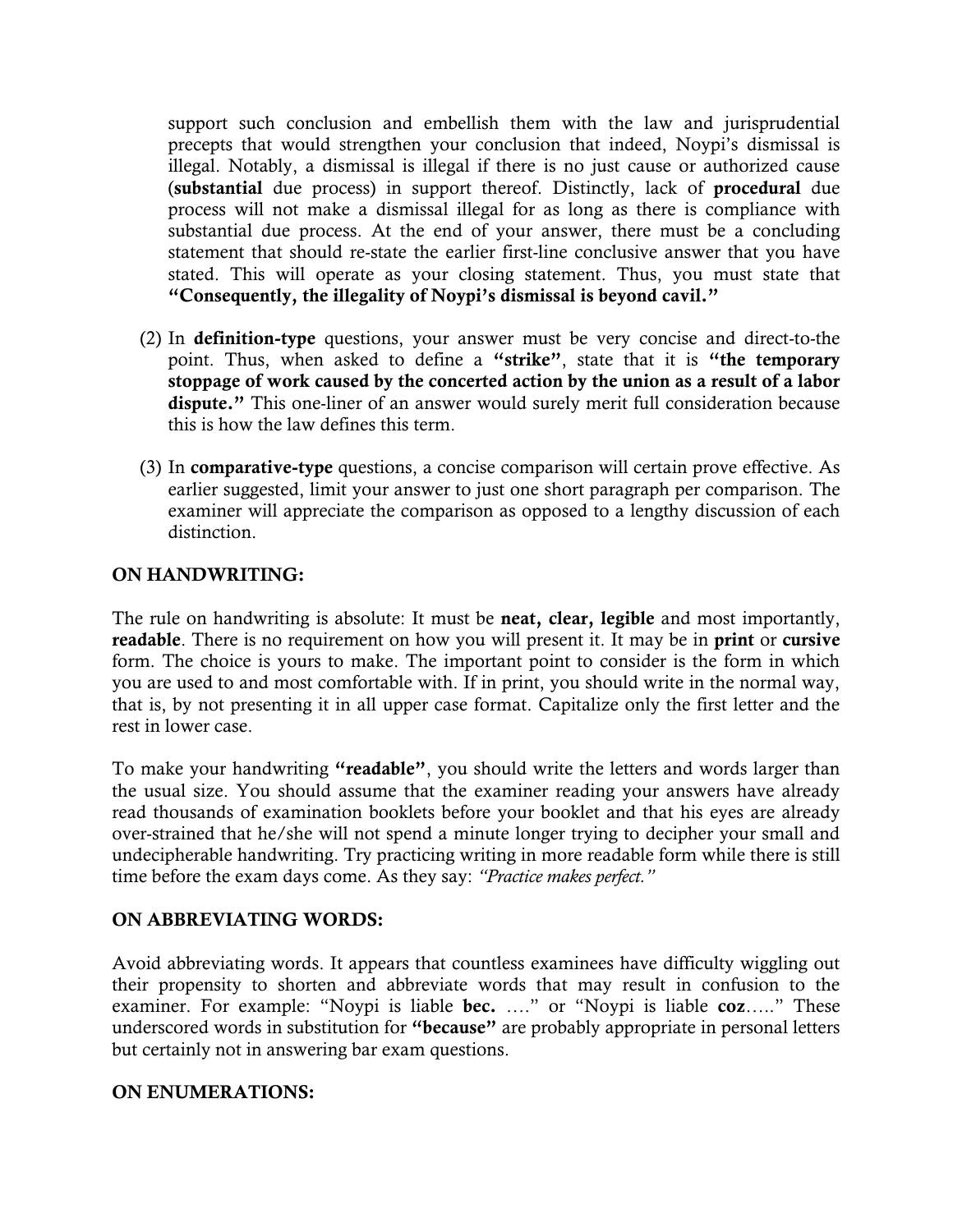Questions requiring enumerations are usually to be expected in the bar exams. The rule is simple: If you know all the items asked in the enumeration, you may number them chronologically. But if you are not conversant with all the items, you can present your enumeration in paragraph format, that is, by not designating any number to each paragraph. Just describe the items in the paragraph. Chances are, the bar examiner, who is surely in rush to finish the thousands of booklets to check, will find your answer complete and satisfactory.

# **ON ERASURES:**

Erasures should be avoided at all times. To avoid erasures, what you should do is before writing your answer, you should first form in your mind how you will present it. In this manner, even before you start writing your answer, you will already have a clear-cut idea on how you will start writing it and how you will end it.

In the event that erasures cannot be avoided you have to follow the following rules:

(1) **Strikethrough rule.** - If what is to be erased involves a line or two, simply draw a line through the middle of the selected word/s or phrase/s.

#### *Example:* **"Pursuant to the Corporation Code Labor Code…"**

Do not erase it by drawing a number of **x**'s over the words. Example: **"Pursuant to**  the **Corporation Code** Labor Code..."

Or by blotting it with so many lines like this: "Pursuant to the *Qorporation* /*Code* **Labor Code…"**

(2) **Diagonal strikethrough rule.** – If it is an entire paragraph or several paragraphs to be erased, simply draw one (1) diagonal line across the middle of the paragraph/s and proceed to present your correct answer to the next page. In this way, even the paragraph/s you erased would still appear neat and clean.

*Example:* 

**"Under the Labor Code, a dismissal which was effected without observance of procedural due process will result in its declaration as illegal. This holds true even if there is a just or authorized cause in support thereof."** 

# **ON THE USE OF CORRECT GRAMMAR:**

The fundamental rule is that you should write in short sentences. Kilometric and longwinding, paragraph-long sentences, sometimes called *"running sentences"* should be avoided. This is a good and effective formula that would avoid the commission of grammatical errors.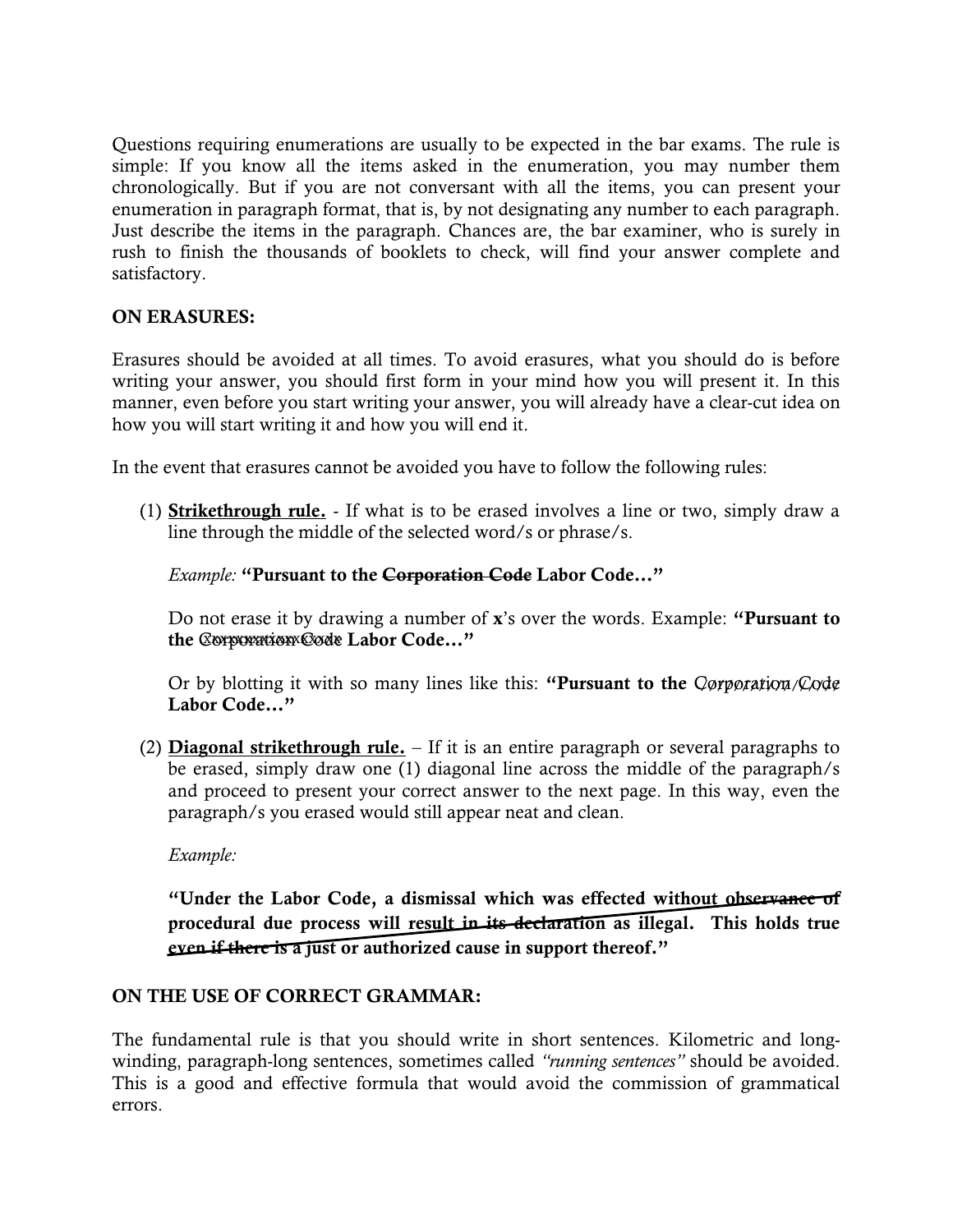Speaking of grammar, the rules that usually apply in the ordinary use of the English language are not applicable to law-related writings and literatures. For instance, the use of pronouns should be avoided especially if there are a number of individuals of the same gender or of the same class. In law, the repetitive use of the name or title is allowed and should not be replaced by pronouns. Thus, in drafting contracts, say, a contract of lease, it is legally acceptable for the constant and repetitive use of the words "LESSOR" and "LESSEE" to refer to the parties thereto.

Example:

#### **"The LESSOR, by way of this contract, leases the property to the LESSEE and the LESSOR undertakes to deliver to the LESSEE the leased property, upon the payment by the LESSEE to the LESSOR….."**

It is, however, important that the basic rules on proper tenses and subject-verb agreement be observed. These are rudimentary rules that one usually has learned starting from grade school.

# **ON THE USE OF HIGH-SOUNDING, HIGHFALUTIN AND FANCIFUL WORDS:**

High-sounding, highfalutin, high-flown bombastic language and fanciful words meant to impress should be avoided. They do not add any substance to your answer. Instead, readily understandable, down-to-earth and simple words and commonly used legal parlance should be used. In this manner, the examiner will readily emphatize with you and will not get annoyed or vexed.

#### **ON THE NEED TO CITE PERTINENT LAWS AND APPLICABLE JURISPRUDENCE:**

You should ensure that you do not give an "opinion" when your opinion is not required. Questions in the bar exams usually require an answer based on law and pertinent jurisprudence.

If in your judgment, there is a need to cite a law, you need not strive nor endeavor to remember the particular provision involved. It is sufficient that you say: "Under the Labor Code…" or "Under the Corporation Code…." instead of stating "Under Article 223 of the Labor Code…" or "Under Section 25 of the Corporation Code…." It is too risky to be citing specific provisions of laws of which you may not be too sure. This rule, however, does not apply if you are confident on the particular provision of a certain law; in which case, you may proceed to cite the specific provision involved in a given question.

Never try to cite the law "verbatim" when you are not sure of its provision. Paraphrasing it may prove even helpful. If you are paraphrasing, avoid using the "quotation mark" as its use would indicate that you are quoting the provision verbatim, which certainly is not your intention.